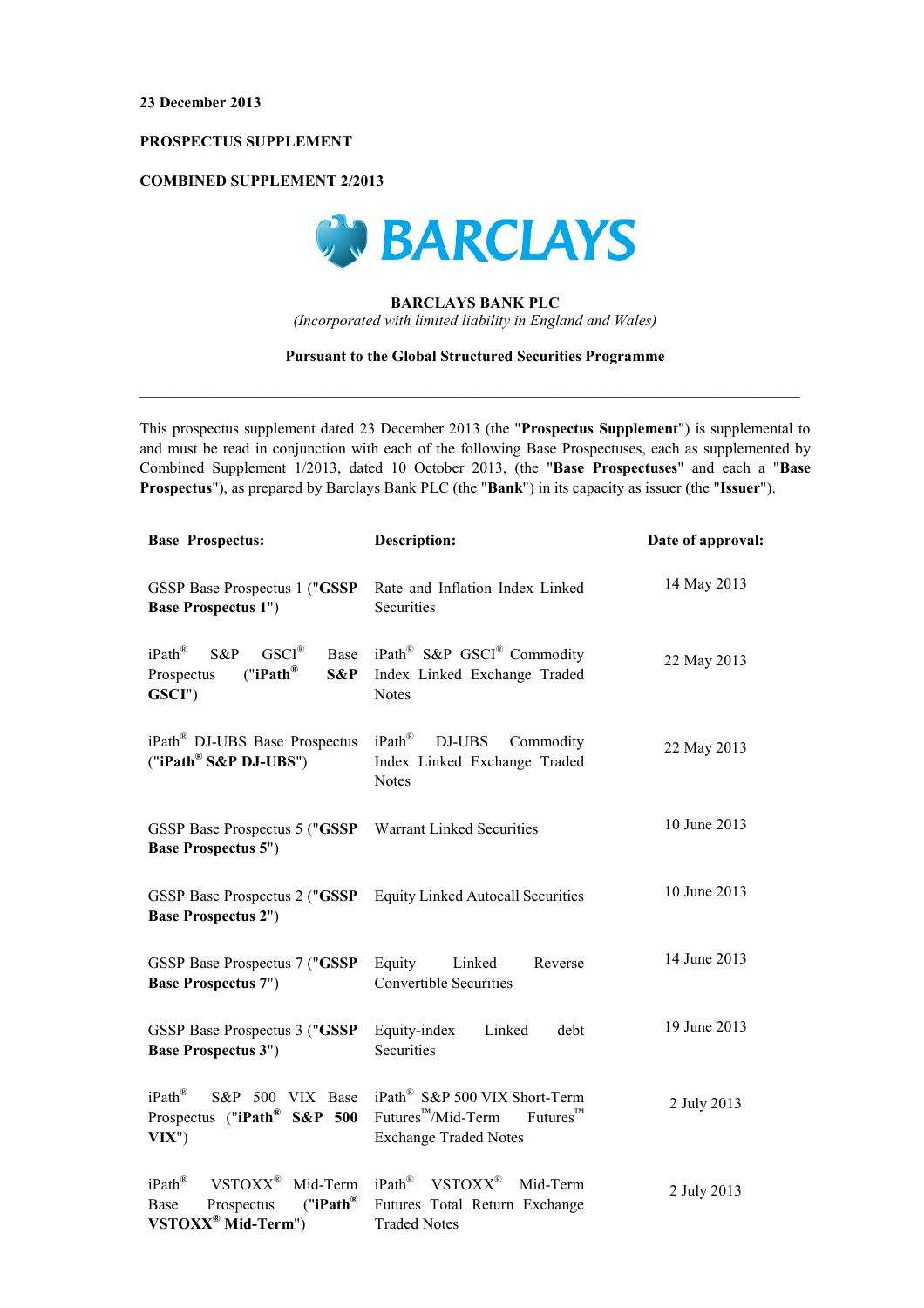|                                  | iPath <sup>®</sup> VSTOXX <sup>®</sup> Short-Term iPath <sup>®</sup> VSTOXX <sup>®</sup> Short-Term<br>2 July 2013 |  |
|----------------------------------|--------------------------------------------------------------------------------------------------------------------|--|
|                                  | Base Prospectus ("iPath <sup>®</sup> Futures Total Return Exchange                                                 |  |
| VSTOXX <sup>®</sup> Short-Term") | <b>Traded Notes</b>                                                                                                |  |

This Prospectus Supplement constitutes a base prospectus supplement in respect of the Base Prospectuses for the purposes of Directive 2003/71/EC (and amendments thereto) (the "Prospectus Directive") and for the purpose of Section 87G of the UK Financial Services and Markets Act 2000 ("FSMA").

The purpose of this Prospectus Supplement is to disclose certain significant new factors relating to the Issuer and its subsidiary undertakings (together, the "Group").

#### $(a)$ **Documents Incorporated by Reference**

## Incorporation by reference of the announcement by Barclays PLC of its leverage plan  $(i)$ as filed with the SEC on Form 6-K on Film Number 13995561 on 30 July 2013.

The announcement by Barclays PLC of its leverage plan was filed with the United States Securities and Exchange Commission (the "SEC") on Form 6-K on Film Number 13995561 on 30 July 2013 (the "30 July 2013 Leverage Plan"). The 30 July 2013 Leverage Plan shall be deemed to be incorporated by reference into, and form part of, each of the above listed Base Prospectuses.

30 July 2013 Leverage Plan Cross Reference List

|                                                                     | Page |
|---------------------------------------------------------------------|------|
| Introduction and Rights Issue                                       |      |
| Background to and Rationale for the Rights Issue                    |      |
| Estimated CRD IV Leverage Ratio and PRA Leverage Ratio              | 4    |
| <b>Transform Programme Impacts</b>                                  | 6    |
| Further Information on the Leverage Plan                            | 8    |
| Appendix 1 - Estimated CRD IV Leverage Ratio and PRA Leverage Ratio | 10   |
| Appendix 2 - Details of the Rights Issue                            | 12   |
| Appendix 3 - Definitions                                            | 16   |
| Appendix 4 - Certain non-IFRS measures                              | 22   |

## $(ii)$ Incorporation by reference of sections set out below from the restated audited 2012 financial statements of Barclays PLC as filed with the SEC on Form 6-K on 6 September 2013.

The audited 2012 financial statements of Barclays PLC were restated due to the International Accounting Standards Board changes in accounting standards which became effective on 1 January 2013 in order to provide comparative 2012 numbers for the 2013 financial statements. The restated audited 2012 financial statements of Barclays PLC were filed with the SEC on Form 6-K on 6 September 2013 and the relevant sections are set out below (the "6" September 2013 6-K Filing"). The 6 September 2013 6-K Filing shall be deemed to be incorporated by reference into, and form part of, each of the above listed Base Prospectuses.

 $D_{000}$ 

|                                                        | a agu      |
|--------------------------------------------------------|------------|
| Independent Registered Public Accounting Firm's report | 8          |
| <b>Consolidated Income Statement</b>                   | 9          |
| Consolidated Statement of Comprehensive Income         | 10         |
| <b>Consolidated Balance Sheet</b>                      | 11         |
| Consolidated Statement of Changes in Equity            | $12 - 13$  |
| <b>Consolidated Cash Flow Statement</b>                | 14         |
| Notes to the Financial Statements                      | $18 - 100$ |
| Risk management report                                 | 134-166    |
|                                                        |            |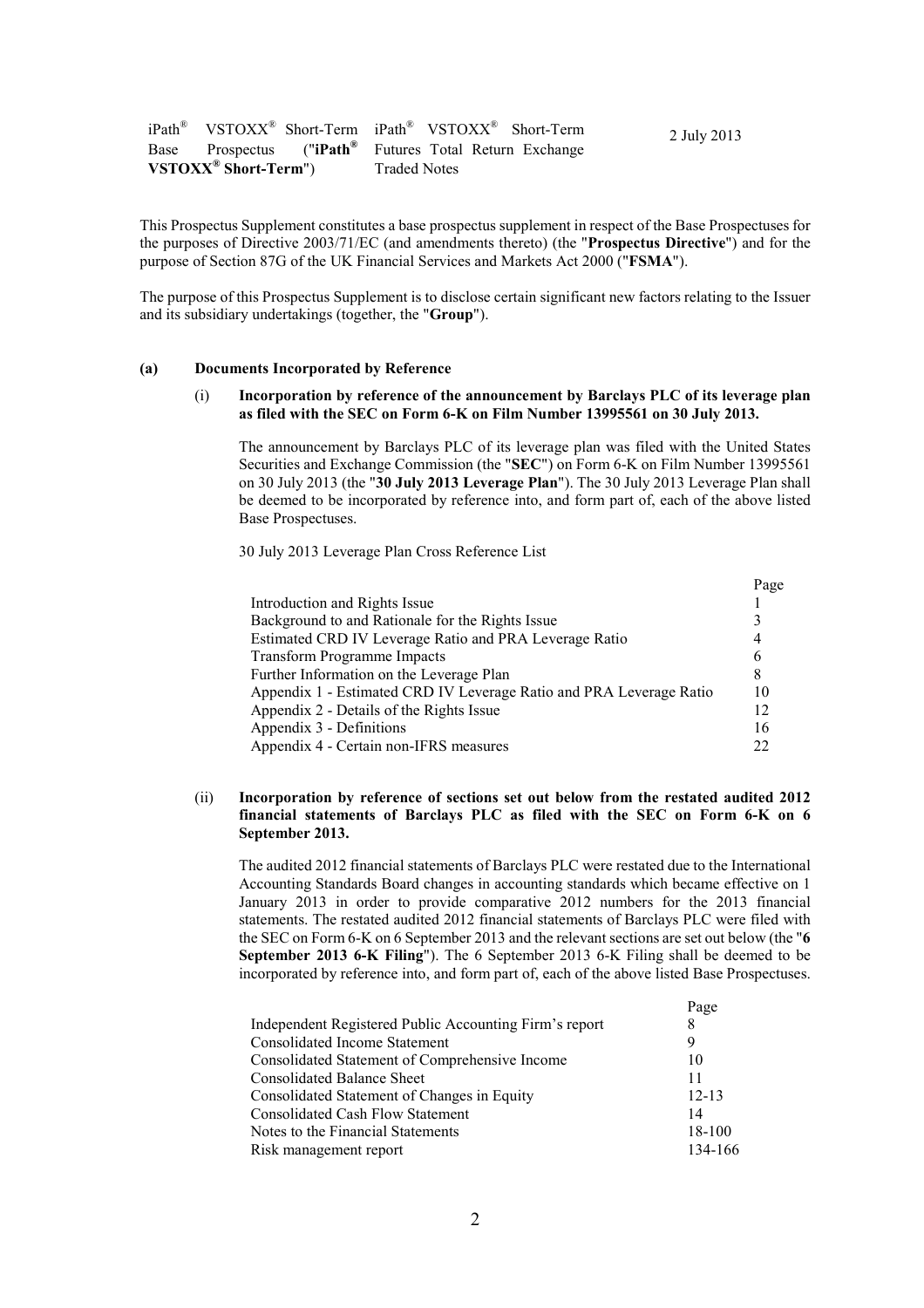## Incorporation by reference of the joint unaudited Interim Management Statement of  $(iii)$ the Issuer and Barclays PLC in respect of the nine months ended 30 September 2013.

The joint unaudited Interim Management Statement of the Issuer and Barclays PLC was filed with the SEC on Form 6-K on film number 131177851 on 30 October 2013 in respect of the nine months ended 30 September 2013 (the "30 October 2013 Interim Management Statement"). The 30 October 2013 Interim Management Statement shall be deemed to be incorporated by reference into, and form part of, each of the above listed Base Prospectuses.

30 October 2013 Interim Management Statement Cross Reference List

| Performance Highlights<br>Group Performance Review<br><b>Results by Business</b> | rage<br>4<br>7                                                                                                                                                                                    |                                              |
|----------------------------------------------------------------------------------|---------------------------------------------------------------------------------------------------------------------------------------------------------------------------------------------------|----------------------------------------------|
| (i)<br>(ii)<br>(iii)<br>(iv)<br>(v)<br>(vi)<br>(vii)<br>(viii)<br>(ix)           | Retail and Business Banking (RBB)<br>UK<br>Europe<br>Africa<br>Barclaycard<br><b>Investment Bank</b><br>Corporate Banking<br>Wealth and Investment Management<br>Head office and Other Operations | 10<br>11<br>12<br>13<br>14<br>16<br>18<br>19 |
|                                                                                  | Appendix I – Quarterly Results Summary<br>Appendix II – Performance Management                                                                                                                    | 20                                           |
| (i)<br>(ii)<br>(iii)                                                             | Returns and Equity<br>Transform Update<br>Margins and Balances                                                                                                                                    | 24<br>26<br>28                               |
|                                                                                  | Appendix III – Balance Sheet and Capital<br>Appendix IV – Credit Risk                                                                                                                             | 31                                           |
| (i)<br>(ii)                                                                      | Retail and Wholesale Loans and Advances to Customers<br>Group Exposures to Eurozone Countries                                                                                                     | 38<br>41                                     |
|                                                                                  | Appendix V – Other Legal and Regulatory Matters<br>Appendix VI – Other Information                                                                                                                | 43<br>44                                     |

For the purposes of the prospectus rules made under section 73A of the FSMA and each of the above listed Base Prospectuses, the information incorporated by reference, either expressly or implicitly, into the 30 July 2013 Leverage Plan, the 6 September 2013 6-K Filing and the 30 October 2013 Interim Management Statement do not form part of any of the above listed Base Prospectuses.

Information in the 6 September 2013 6-K Filing which is not incorporated by reference into the above listed Base Prospectuses is either not relevant for the investor or is covered elsewhere in such Base Prospectuses.

The above documents may be inspected: (i) during normal business hours at the registered office of the Issuer; or (ii) at http://group.barclays.com/prospectuses-and-documentation.

### $(b)$ **Updates to the Summary**

- Information in the third column of Element B.12 relating to the Group's unaudited financial  $(i)$ information for the six months ended 30 June 2013 is updated as follows:
	- The "total assets of £1,533 billion" is updated to read: "total assets of £1,533,378  $(A)$ million"; and
	- (B) Comparative figures for the same period last year shall be newly included such that:
		- Total assets: "(30 June 2012 (restated): £1,629,089 million)" shall appear after  $(1)$ "£1,533,378 million";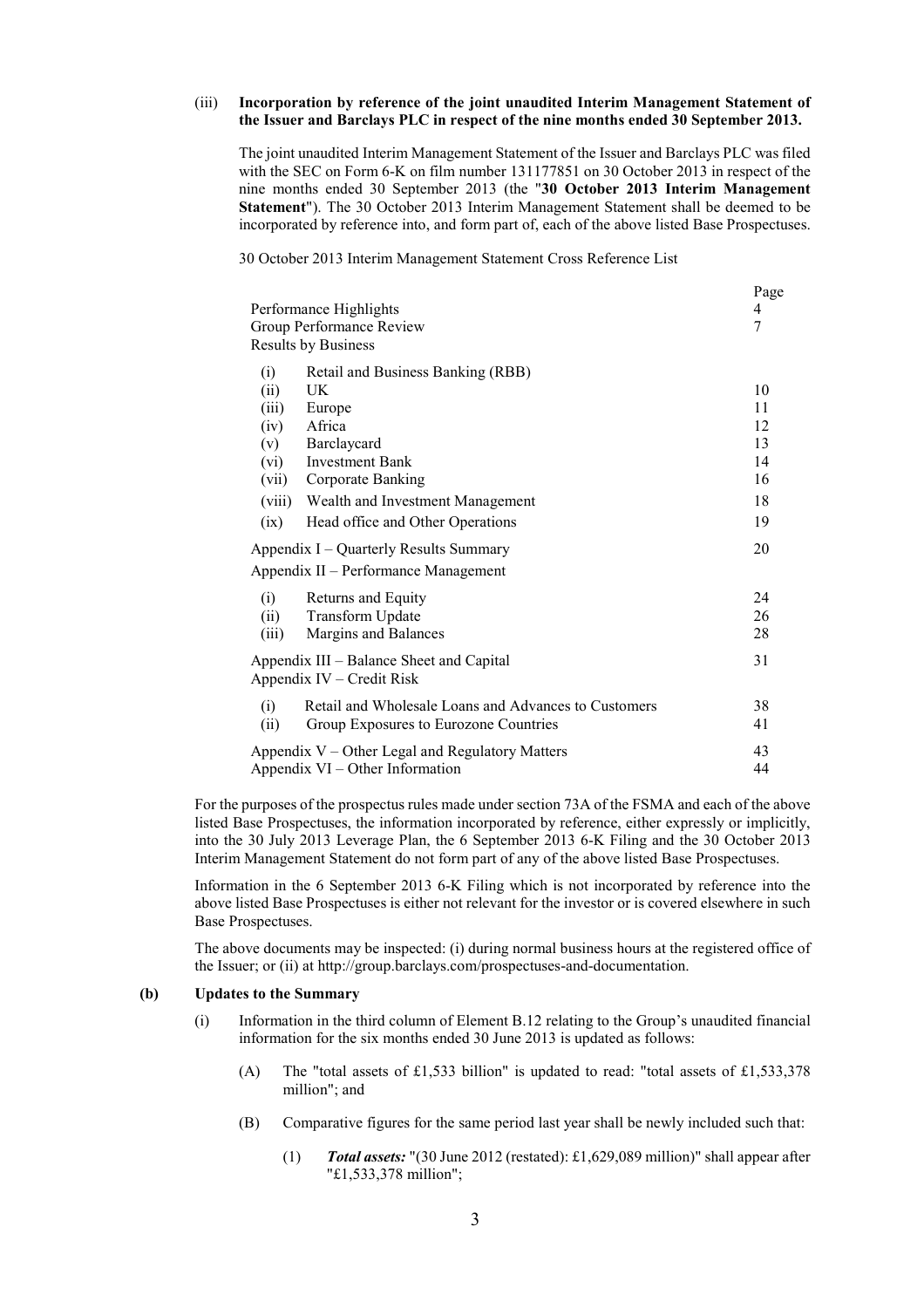- Total net loans and advances: "(30 June 2012 (restated): £501,509 million)".  $(2)$ shall appear after "516,949 million";
- **Total deposits:** "(30 June 2012 (restated): £502,818 million)", shall appear  $(3)$ after "£538.624 million":
- $(4)$ **Total shareholders' equity:** "(30 June 2012 (restated): £60,371 million)", shall appear after "£59,394 million";
- *Non-controlling interests:* "(30 June 2012 (restated): £2,957 million)", shall  $(5)$ be included after "£2,620 million":
- Profit before tax from continuing operations of the Group for the six months  $(6)$ ended 30 June 2013: "(30 June 2012 (restated): £716 million)", shall be included after "£1,648 million";
- $(7)$ Credit impairment charges and other provisions: "(30 June 2012 (restated): £1,710 million)", shall be included after "£1,631 million"; and
- $(C)$ As a result of the updated income information disclosed in the 30 October 2013 Interim Management Statement, specifically the information regarding the 4% reduction in Barclays PLC and its subsidiary undertaking's adjusted income for the period ended 30 September 2013 compared to those months in 2012 disclosed in 'Performance Highlights' on page 5 of the 30 October 2013 Interim Management Statement, the paragraph beginning "Save for (i) the reduction in the adjusted income of Barclays PLC and its subsidiary undertakings in July and August 2013" is no longer relevant and is replaced with the following sentence:

"There has been no significant change in the financial or trading position of the Group since 30 June 2013."

 $(ii)$ Information in the third column of Element B.13 relating to recent events particular to the Issuer which are materially relevant to the evaluation of the issuer's solvency is updated by including the following paragraph:

"On 30 October 2013, Barclays PLC announced the following estimated ratios as at 30 September 2013 on a post-rights issue basis: Core Tier 1 ratio of 12.9%, estimated fully loaded CRD IV CET1 ratio of 9.6%, estimated fully loaded CRD IV leverage ratio of 2.9% and estimated PRA Leverage Ratio of 2.6%. Barclays PLC also announced on 30 October that the execution of the plan to meet the 3% PRA Leverage Ratio by June 2014 is on track. "

### $\left( \mathbf{c} \right)$ **Updates to 'Information Relating to the Issuer'**

- $(i)$ The financial information under the heading "The Issuer and the Group" relating to the Group's unaudited financial information for the six months ended 30 June 2013 is updated as follows:
	- The "total assets of £1,533 billion" is updated to read: "total assets of £1,533,378  $(A)$ million"; and
	- (B) Comparative figures for the same period last year shall be newly included such that:
		- Total assets: "(30 June 2012 (restated): £1,629,089 million)" shall appear after  $(1)$ "£1,533,378 million";
		- Total net loans and advances: "(30 June 2012 (restated): £501,509 million)",  $(2)$ shall appear after "516,949 million";
		- Total deposits: "(30 June 2012 (restated): £502,818 million)", shall appear  $(3)$ after "£538,624 million";
		- Total shareholders' equity: "(30 June 2012 (restated): £60,371 million)", shall  $(4)$ appear after "£59,394 million";
		- $(5)$ *Non-controlling interests:* "(30 June 2012 (restated): £2,957 million)", shall be included after "£2,620 million";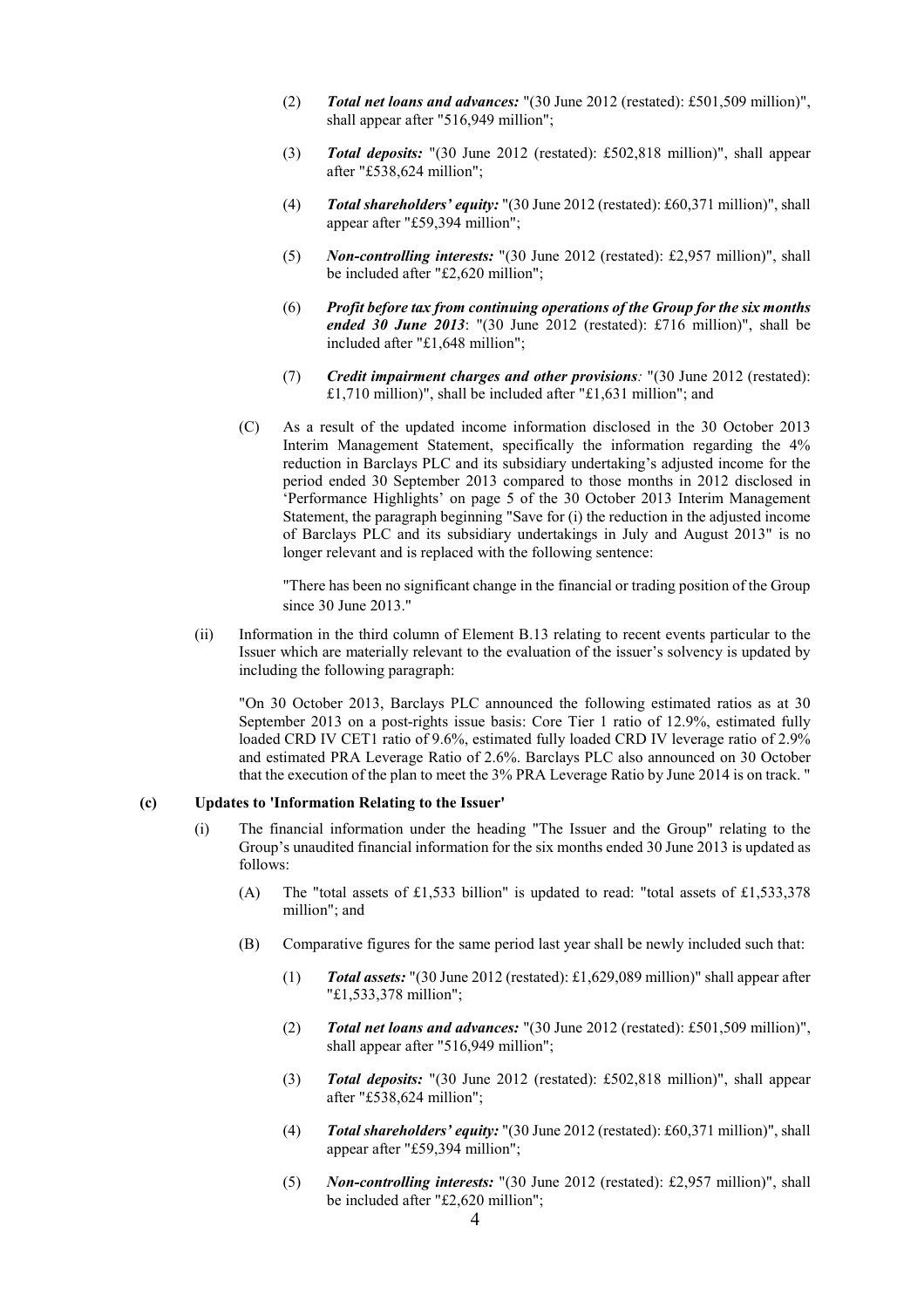- Profit before tax from continuing operations of the Group for the six months  $(6)$ ended 30 June 2013: "(30 June 2012 (restated): £716 million)", shall be included after "£1,648 million"; and
- Credit impairment charges and other provisions: "(30 June 2012 (restated):  $(7)$ £1,710 million)", shall be included after "£1,631 million".
- $(ii)$ The information in the section 'Acquisitions, Disposals and Recent Developments' under the sub-heading 'PRA Capital Adequacy Review and Barclays Leverage Plan' is updated as follows:

## **Rights Issue and AT1 Issuance**

Following the PRA's acceptance of Barclays' plan to achieve a 3% PRA Leverage ratio target by 30 June 2014, Barclays (i) announced on 30 July 2013 an underwritten rights issue to raise approximately £5.8 billion (net of expenses) (the "Rights Issue"); (ii) issued on 20 November 2013 \$2 billion 8.25% CRD IV qualifying contingent convertible Additional Tier 1 securities, and (iii) issued on 10 December 2013 a further  $\epsilon$ 1 billion 8.0% CRD IV qualifying contingent convertible Additional Tier 1 securities (together with the 20 November 2013 Additional Tier 1 Securities issuance, the "AT1 Issuance").

Following the Rights Issue Barclays announced that it had received valid acceptances in respect of 94.63 per cent. of the total number of new ordinary shares offered to shareholders. The underwriters subsequently procured subscribers for the remaining ordinary shares for which acceptances were not received.

Following the Rights Issue Barclays also announced the following estimated ratios as at 30 September 2013 on a post-rights issue basis: Core Tier 1 ratio of 12.9%, estimated fully loaded CRD IV CET1 ratio of 9.6%, estimated fully loaded CRD IV leverage ratio of 2.9% and estimated PRA Leverage Ratio of 2.6%. Barclays was also able to announce that its plan to meet the 3% PRA Leverage Ratio by June 2014 is on track.

Following the AT1 Issuance, Barclays PLC announced the following estimated ratios as of 30 September 2013 on a post-Rights Issue and post-AT1 Issuance basis: fully loaded CRD IV leverage ratio of 3.1%; PRA Leverage Ratio of 2.8%.

The information in the section 'Competition and Regulatory Matters' is updated as follows:  $(iii)$ 

#### $(A)$ **Investigations into Foreign Exchange Trading**

Various regulatory authorities and enforcement authorities have indicated that they are investigating foreign exchange trading, including possible attempts to manipulate certain benchmark currency exchange rates or engage in other activities that would benefit trading positions. The Group has received enquiries from certain of these authorities related to their particular investigations, is reviewing its foreign exchange trading covering a several year period through August 2013 and is cooperating with the relevant authorities in their investigations. It is not possible at this stage for the Group to predict the impact of these investigations on it.

#### $(B)$ **Federal Energy Regulatory Commission Investigation**

The matter described under the sub-heading 'Federal Energy Regulatory Commission Investigation' can be updated as follows: The FERC filed its complaint against the Issuer and four of its former traders in Federal Court in California on 9 October 2013. The complaint reiterates the allegations previously made by the FERC in its October 2012 Order and Notice and its July 2013 Order Assessing Civil Penalties.

### **Investigations into LIBOR, ISDAfix and other Benchmarks**  $(C)$

The matter described under the sub-heading 'Investigations into LIBOR, ISDAfix and other Benchmarks' can be updated as follows: On 4 December 2013 the European Commission announced that it has reached a settlement with the Group and a number of other banks in relation to anti-competitive conduct concerning EURIBOR. The settlement acknowledges that the Groups' conduct infringed EC competition law by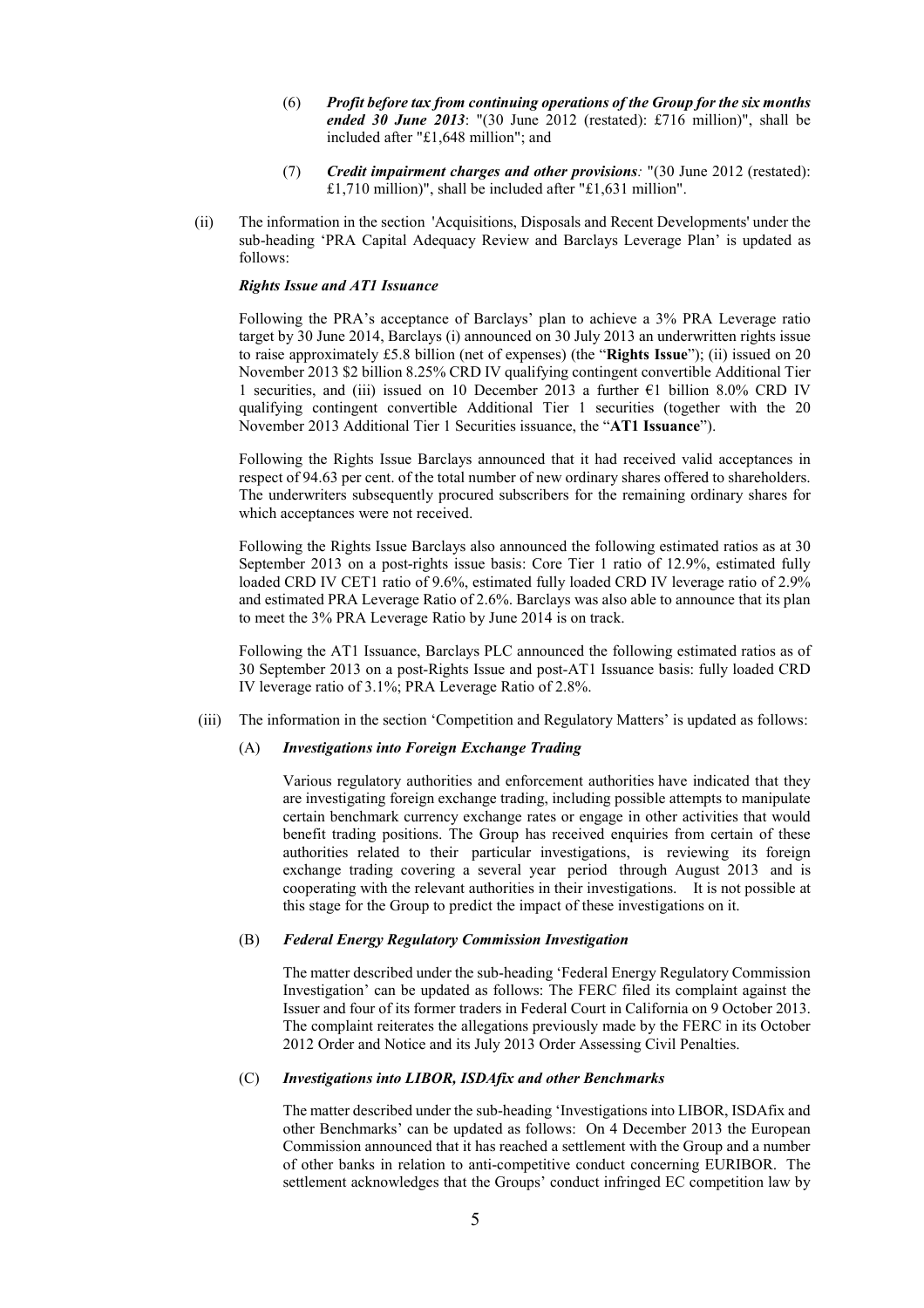attempting to distort the normal course of pricing components for interest rate derivatives referencing EURIBOR. The Group voluntarily reported the EURIBOR conduct to the Commission and cooperated fully with the Commission's investigation. In recognition of this cooperation, the Group has been granted full immunity from the  $6690$  million fine that would otherwise have applied.

- The information in the section 'Legal Proceedings', 'Legal Proceedings', under the sub- $(iv)$ heading 'U.S. Federal Housing Finance Agency and Other Residential Mortgage-Backed Securities Litigation' is updated as follows:
	- The statement that the Group estimated figures of the RMBS as at 30 June 2013 "do  $(A)$ not include two related class actions brought on behalf of a putative class of investors in RMBS issued by Countrywide and underwritten by other underwriters" shall be updated with the following statement: "or a second lawsuit commenced by the National Credit Union Administration in the second half of 2013 related to \$293 million of additional RMBS"; and
	- (B) the following information updates the matter further:

The Group's activities within the US residential mortgage sector during the period of 2005 through 2008 included sponsoring and underwriting of approximately \$39 billion of private-label securitisations; underwriting of approximately \$34 billion of other private-label securitisations; sales of approximately \$0.2 billion of loans to government sponsored enterprises ("GSEs"); and sales of approximately \$3 billion of loans to others. In addition during this time period, approximately \$19.4 billion of loans (net of approximately \$500 million of loans sold during this period and already repurchased) were also originated and sold to third parties by a mortgage originator that the Group acquired in 2007 (the "Acquired Subsidiary").

In connection with the Group's loan sales and sponsored private-label securitisations, the Group provided certain loan level representations and warranties ("R&Ws") generally relating to the underlying mortgages, the property, mortgage documentation and/or compliance with law. The Group was the sole provider of R&Ws with respect to approximately \$5 billion of the Group sponsored securitizations, approximately \$0.2 billion of sales of loans to GSEs, and the approximately \$3 billion of loans sold to others. In addition, the Acquired Subsidiary was the sole provider of R&Ws on all of the loans it sold to third parties. Other than approximately \$1 billion of loans sold to others for which R&Ws expired prior to 2012, there are no expiration provisions applicable to the R&Ws made by the Group or the Acquired Subsidiary. The Group R&Ws with respect to the \$3 billion of loans sold to others are related to loans that were generally sold at significant discounts and contained more limited R&Ws than loans sold to GSEs, the loans sold by the Acquired Subsidiary or those provided by the Group on approximately \$5 billion of the Group sponsored securitisations discussed above. R&Ws on the remaining approximately \$34 billion of the Group sponsored securitisations were primarily provided by third party originators directly to the securitisation trusts with the Group, as depositor to the securitisation trusts, providing more limited R&Ws. Under certain circumstances, the Group may be required to repurchase the related loans or make other payments related to such loans if the R&Ws are breached. Total unresolved repurchase requests associated with all R&Ws made by the Group or the Acquired Subsidiary on loans sold to GSEs and others and private-label activities were £0.4 billion at 30 June 2013. Some of these unresolved repurchase claims relate to actions that have been commenced by the trustees for certain RMBS securitizations, Deutsche Bank National Trust Company and US Bank, National Association, in which the trustees allege that the Group must repurchase loans that violated the operative R&Ws. Complaints have only been filed in some of these actions, and because all of these actions are at preliminary stages, it is not practicable to provide an estimate of the impact of any of these actions.

- $(v)$ The information in the section 'Legal Proceedings' under the sub-heading 'LIBOR and other Benchmarks Civil Actions' is updated as follows:
	- the statement in the first paragraph that "the lawsuits seek an unspecified amount of  $(A)$ damages", shall be updated with the information "with the exception of two lawsuits, in which the plaintiffs are seeking a combined total of approximately \$810 million in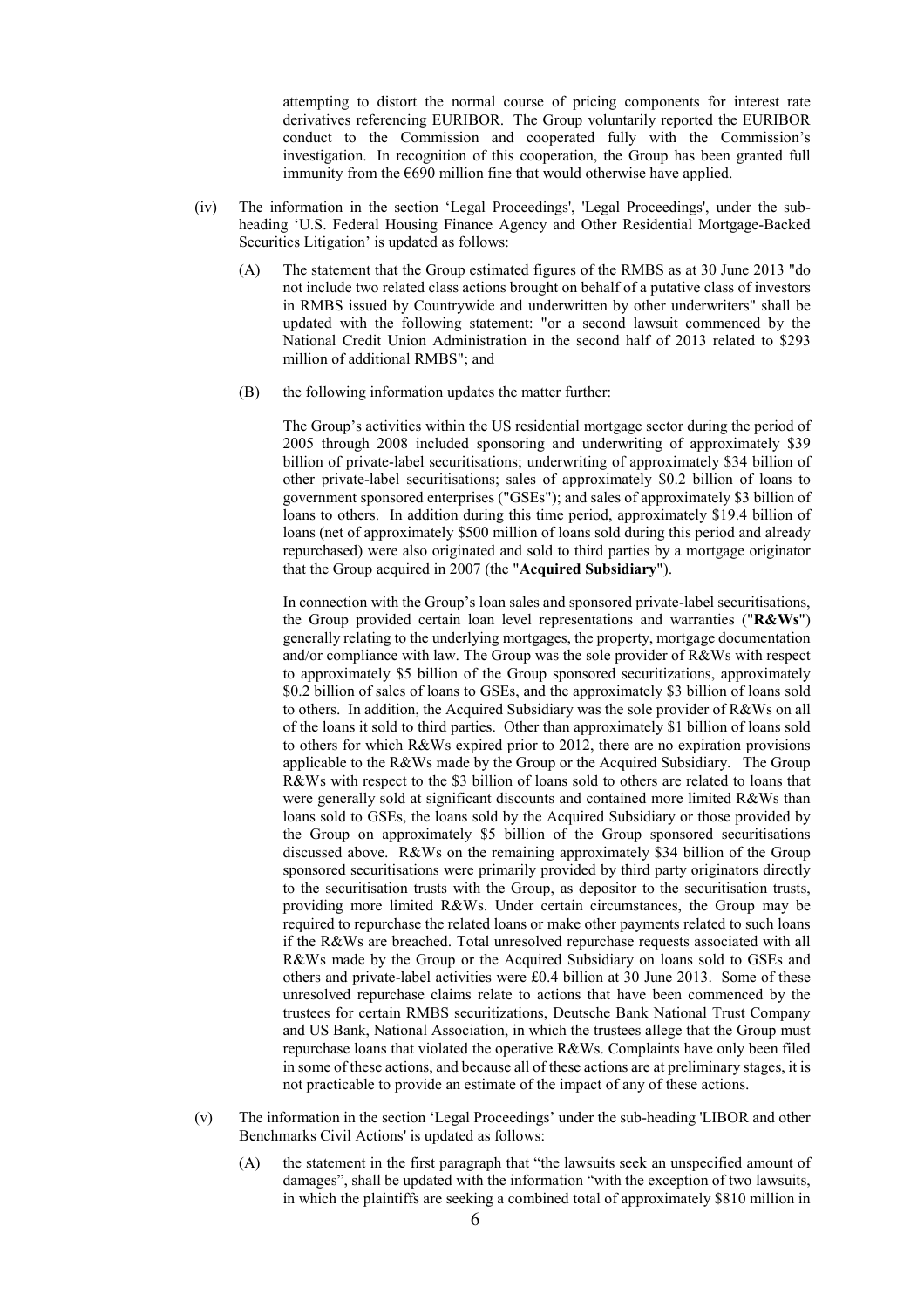actual damages against all defendants, including the Bank, plus punitive damages". The following information updates this matter further: 'Some of the lawsuits seek trebling of damages under the Sherman and RICO Acts".

the information regarding an order of the District Court dated 23 August 2013, (B) denying the majority of motions presented by three class action plaintiffs is updated with the following information:

On 17 September 2013 and 24 September 2013, plaintiffs in one class action and three individual actions, all of which were dismissed by Judge Buchwald's 29 March decision, filed notices of appeal. On 30 October 2013, the Second Circuit dismissed the appeals because it found the Court has not yet entered final judgment. On 31 October 2013, the Court denied the requests of other plaintiffs to appeal the 29 March decision. Accordingly, there are currently no claims decided by Judge Buchwald on appeal.

 $(C)$ the information relating to the additional class action commenced on 30 April 2013 against the Bank and other Japanese Yen LIBOR panel banks is updated with the following information:

The defendants 'motion to dismiss was fully submitted to the court on 27 September 2013. Oral argument on the motion to dismiss is scheduled for 29 January 2014.

the following new information updates the 'LIBOR and other Benchmarks Civil (D) Actions' matter further:

On 31 October 2013, Fannie Mae filed suit in the Southern District of New York against nine LIBOR panel banks, including the Issuer, and the BBA, claiming an estimated \$800 million in damages, plus an unspecified amount of punitive damages. In the complaint. Fannie Mae alleges the banks suppressed the US Dollar LIBOR rate causing Fannie Mae to lose at least \$332 million on interest rate swaps that it used to hedge the risks of mortgage investments. Fannie Mae also alleges that it suffered damages as a result of its purchase of other LIBOR-indexed products, including mortgages, mortgage backed securities, and variable-rate loans. It is not practicable at this stage for the Issuer to provide an estimate of the impact of this suit by Fannie Mae

the information relating to the class action commenced on 12 February 2013 by  $(E)$ plaintiffs that purchased or sold a NYSE LIFFE EURIBOR futures contract is updated with the following:

An amended complaint was filed on 2 November 2013, which expanded the purported class to include purchasers of "Euro currency futures contracts" on the Chicago Mercantile Exchange and purchasers of interest rate swaps and other financial instruments linked to Euribor entered into by a U.S. person or entity from a location within the U.S. The amended complaint alleges manipulation of the EURIBOR rate and violations of the U.S. Commodity Exchange Act and Sherman Act beginning as early as 1 June 2005 and continuing through 31 March 2011. The action is currently pending in the United States District Court for the Southern District of New York. The plaintiffs have indicated that they plan to file a second amended complaint in early 2014. "

 $(F)$ the information relating to the notice of appeal against the District Court's decision to grant the Group's motion to dismiss the complaint alleging misstatements and omissions in the Bank's Annual Reports for the years 2006 to 2011 and that the Bank's US Dollar submissions constituted false statements is updated with the following information:

The appeal was fully submitted to the Courts of Appeal on 21 September 2013. No date has been set for oral argument on the appeal.

Under the heading 'Civil Action in Respect of Foreign Exchange Trading' within the section  $(vi)$ 'Legal Proceedings', the information is updated with the following: